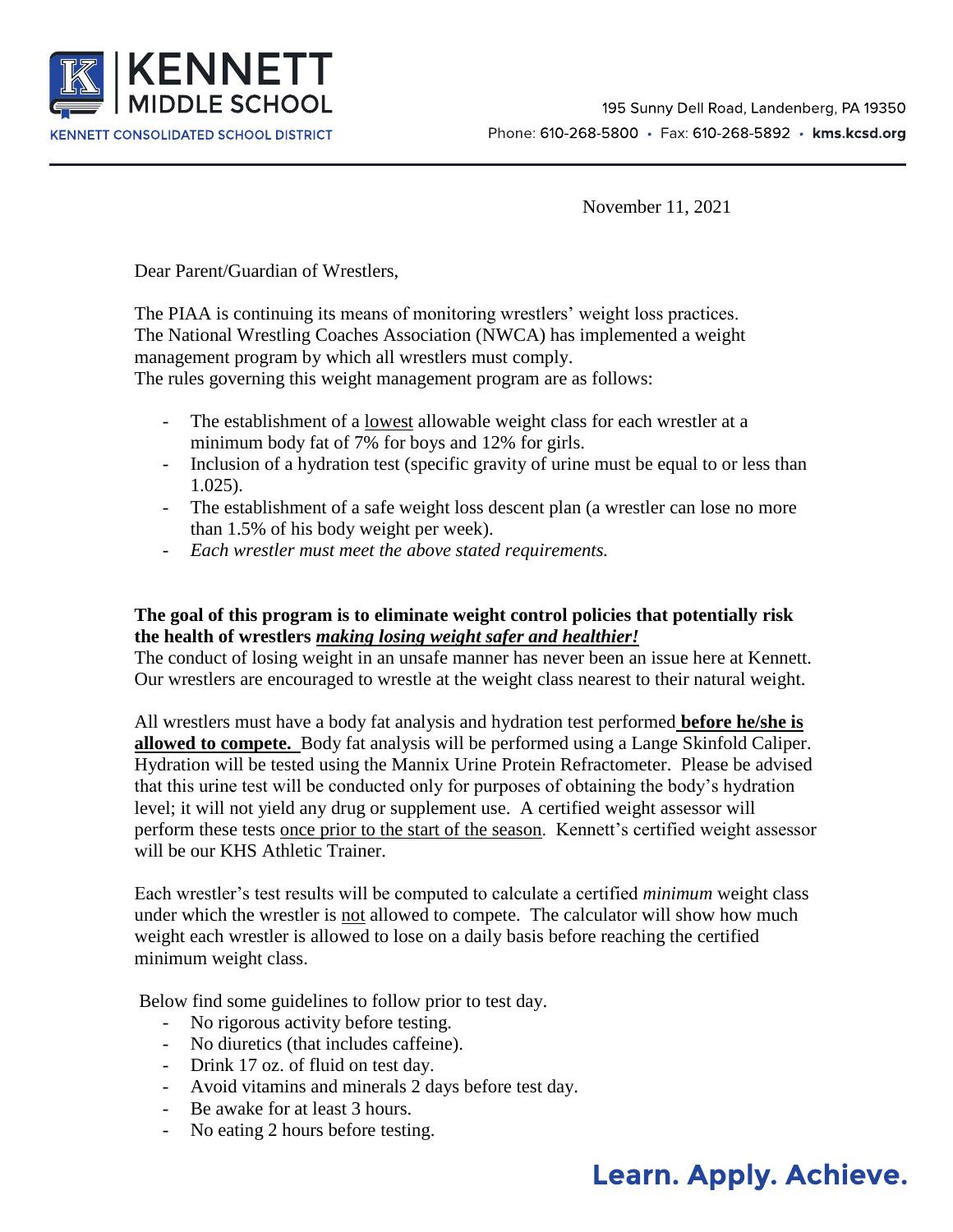

By signing below, you give your child permission for the KHS Athletic Trainers to perform the required body fat analysis and hydration test for your child.

- **Please be advised that no one is allowed to compete until they have passed this test.** Testing for KMS wrestlers is Thursday, NOVEMBER 18, 2021 at Kennett Middle School during school hours beginning at 1:30pm.
- \*Boys and girls should hydrate **well** over the week leading up to the hydration test.

| Student's Name (PLEASE PRINT): |       |
|--------------------------------|-------|
| Parent's/Guardian's Signature: | Date: |
| Student's Signature:           | Date: |

**After you have read this letter, and you and your child have signed the above permission statement, please return this form to the Kennett Middle School office by Tuesday, November 16, 2021.** 

Sincerely,

Lorenzo G. DeAngelis, Jr. KMS Principal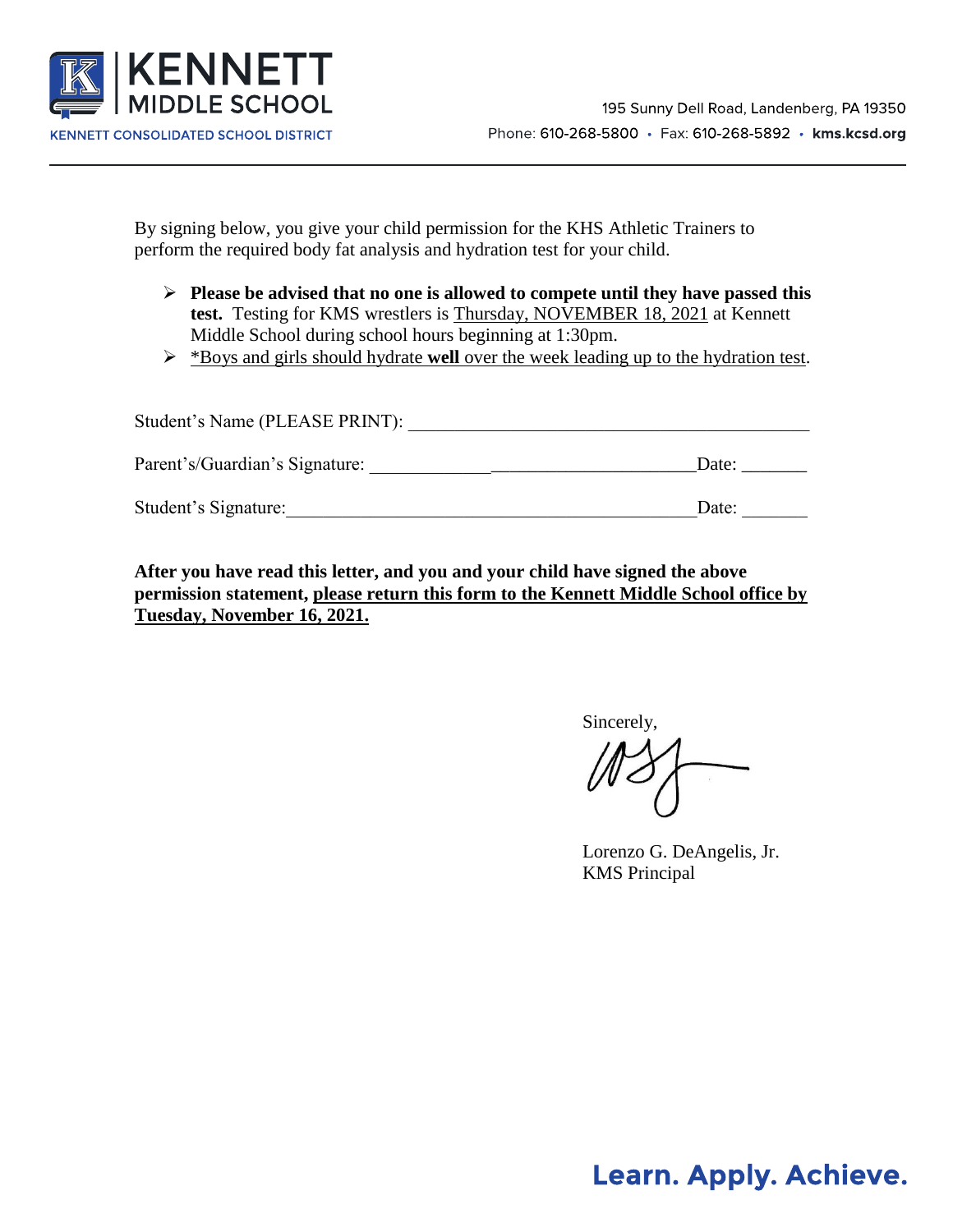

11 de noviembre de 2021

Estimado padre / tutor de luchadores,

La PIAA continúa con sus medios de monitorear las prácticas de pérdida de peso de los luchadores. La Asociación Nacional de Entrenadores de Lucha Libre (NWCA) ha implementado un programa de control de peso que todos los luchadores deben cumplir. Las reglas que rigen este programa de control de peso son las siguientes:

- El establecimiento de una categoría de peso mínima permitida para cada luchador con una grasa corporal mínima del 7% para los niños y del 12% para las niñas.

- Inclusión de una prueba de hidratación (el peso específico de la orina debe ser igual o menor a 1.025).

- El establecimiento de un plan de descenso de pérdida de peso seguro (un luchador no puede perder más del 1,5% de su peso corporal por semana).

- Cada luchador debe cumplir con los requisitos establecidos anteriormente.

## **El objetivo de este programa es eliminar las políticas de control de peso que potencialmente ponen en riesgo la salud de los luchadores, ¡haciendo que perder peso sea más seguro y saludable!**

La conducta de perder peso de una manera insegura nunca ha sido un problema aquí en Kennett. Se anima a nuestros luchadores a luchar en la categoría de peso más cercana a su peso natural.

Todos los luchadores deben tener un análisis de grasa corporal y una prueba de hidratación antes de que se les permita competir. El análisis de la grasa corporal se realizará con un calibrador de pliegues cutáneos Lange. La hidratación se probará con el refractómetro de proteínas en orina Mannix. Tenga en cuenta que esta prueba de orina se realizará solo con el fin de obtener el nivel de hidratación del cuerpo; no producirá el uso de ningún fármaco o suplemento. Un evaluador de peso certificado realizará estas pruebas una vez antes del inicio de la temporada. El evaluador de peso certificado de Kennett será nuestro entrenador atlético de KHS.

Los resultados de las pruebas de cada luchador se computarán para calcular una clase de peso mínimo certificado bajo la cual el luchador no puede competir. La calculadora mostrará cuánto peso puede perder cada luchador a diario antes de alcanzar la categoría de peso mínima certificada.

A continuación, encontrará algunas pautas a seguir antes del día del examen.

- Sin actividad rigurosa antes de la prueba.
- Sin diuréticos (eso incluye cafeína).